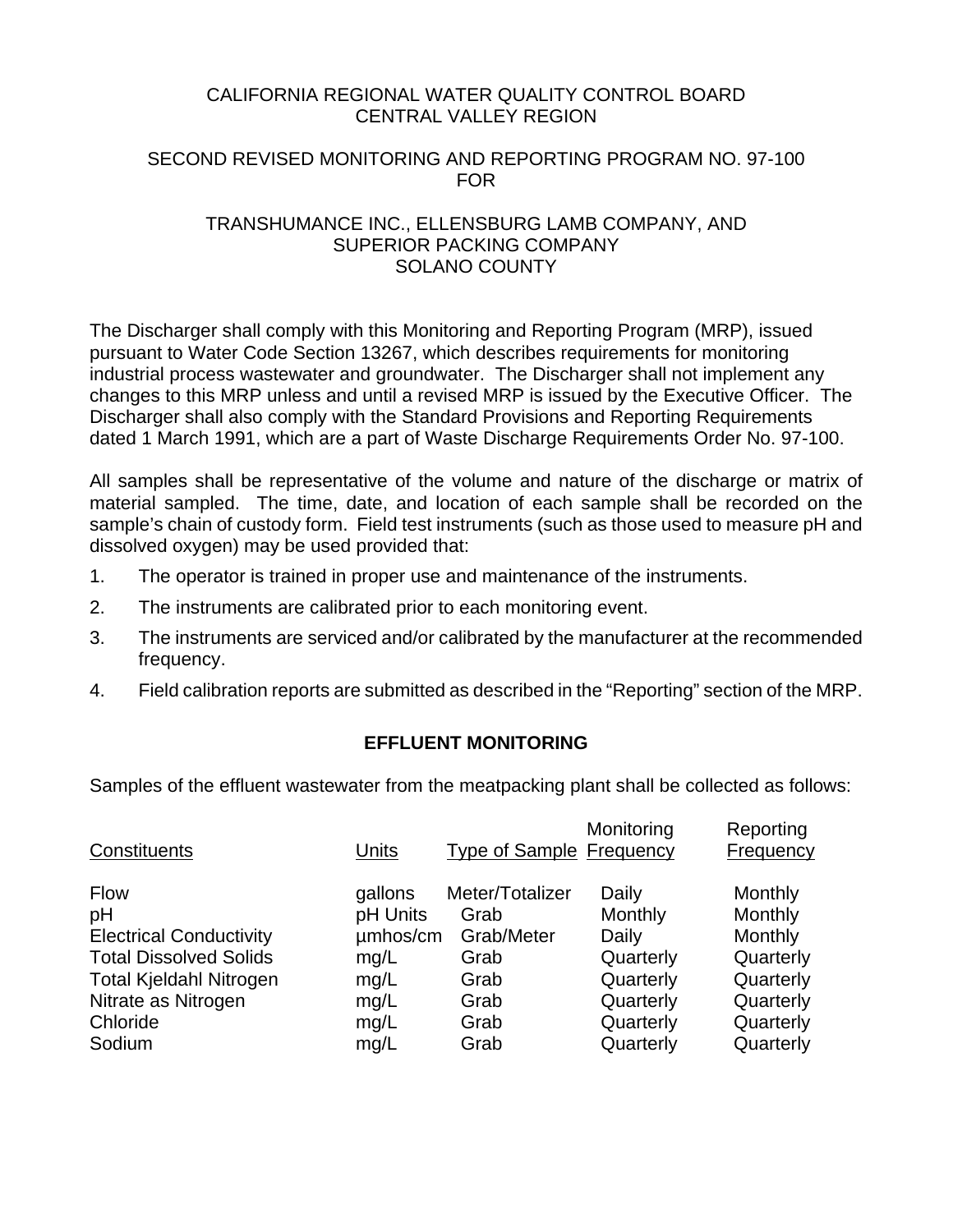\_\_\_\_\_\_\_\_\_\_\_\_\_\_\_\_\_\_\_\_\_\_\_\_\_\_\_\_

## **WASTEWATER POND MONITORING (ALL)**

All the active wastewater ponds shall be monitored. The sample from the anaerobic pond may be collected at the point where it discharges to the aerobic ponds. Non-operational ponds shall be identified. Wastewater ponds shall be monitored as follows:

| Constituents                   | Units    | <b>Type of Sample Frequency</b> | Monitoring | Reporting<br><b>Frequency</b> |
|--------------------------------|----------|---------------------------------|------------|-------------------------------|
| Freeboard <sup>1</sup>         | Feet     | Measurement                     | Weekly     | Monthly                       |
| pH                             | pH Units | Grab/Meter                      | Monthly    | Monthly                       |
| Dissolved Oxygen               | mq/L     | Grab/Meter                      | Monthly    | Monthly                       |
| <b>Electrical Conductivity</b> | umhos/cm | Grab/Meter                      | Monthly    | Monthly                       |
| Pond Status <sup>2</sup>       | NА       | Observation                     | Weekly     | Monthly                       |

T<br>
Freeboard and field parameters shall be measured in each of the ponds in operation at time of sampling. Freeboard shall be measured for any pond in use. Freeboard shall be measured vertically to the lowest point of overflow.

2<br>Pond status monitoring shall include whether it is active or inactive and the presence or absence of odors from each pond. "Active" ponds shall be monitored for the above constituents. Wastewater may be transferred to another active pond with sufficient capacity such that the pond status can become "inactive". Ponds with less than twelve inches of wastewater may be reported as "inactive".

# **WASTEWATER POND MONITORING (FIRST TWO)**

Additional samples shall be collected from the anaerobic pond and the first aerobic pond for laboratory analysis. The sample from the anaerobic pond may be collected at the point where it discharges to the aerobic ponds. These additional sample analyses shall include the following:

| Constituents                   | Units | <b>Type of Sample Frequency</b> | Monitoring | Reporting<br>Frequency |
|--------------------------------|-------|---------------------------------|------------|------------------------|
| <b>Total Dissolved Solids</b>  | mg/L  | Grab                            | Quarterly  | Quarterly              |
| <b>Total Kjeldahl Nitrogen</b> | mg/L  | Grab                            | Quarterly  | Quarterly              |
| Nitrate as Nitrogen            | mg/L  | Grab                            | Quarterly  | Quarterly              |
| Chloride                       | mg/L  | Grab                            | Quarterly  | Quarterly              |
| Sodium                         | mg/L  | Grab                            | Quarterly  | Quarterly              |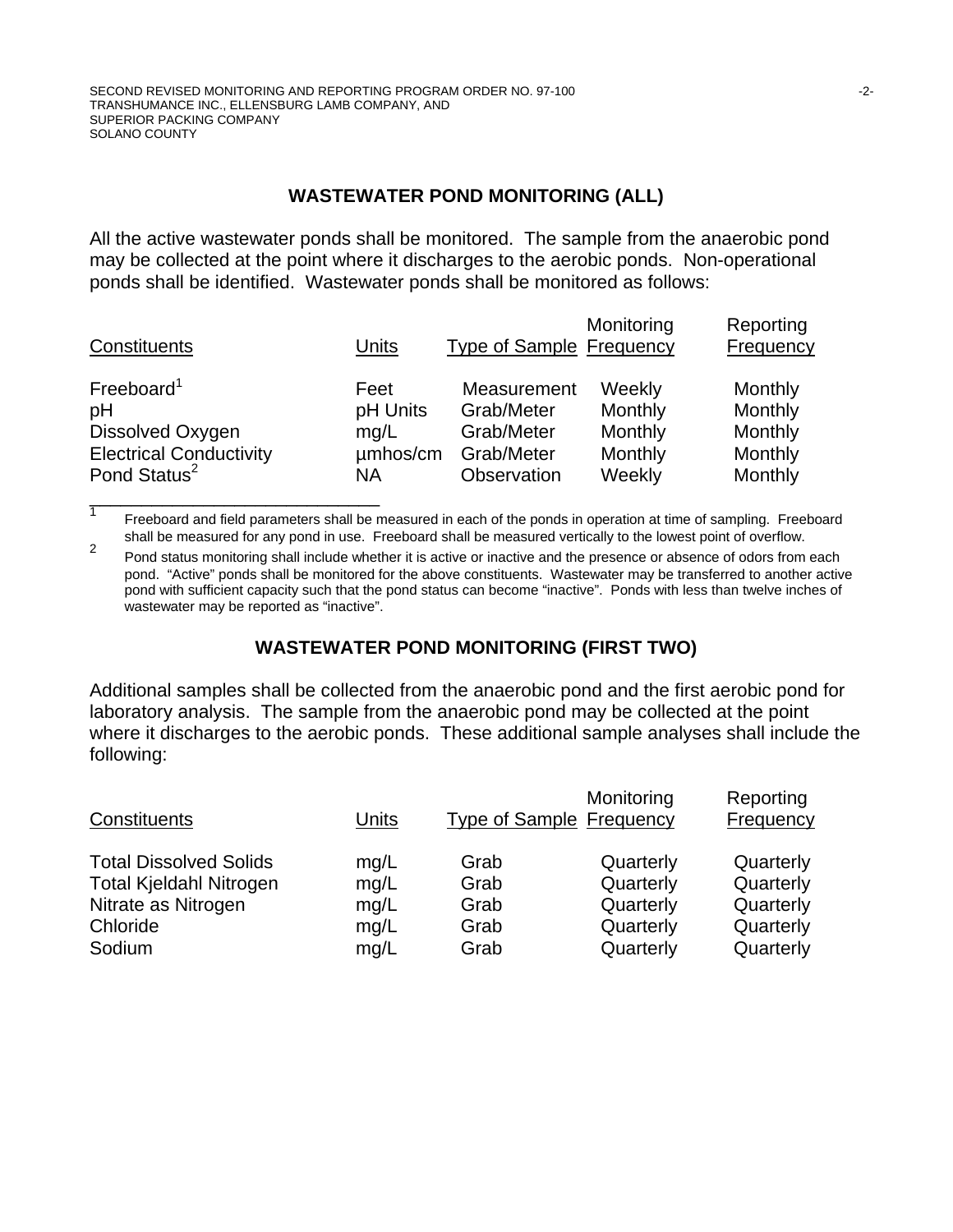## **POND 13 MONITORING**

Additional samples shall be collected from Pond 13 for laboratory analysis to provide the necessary data for land application loading calculations during any month that land application occurs. These additional sample analyses shall include the following:

| Constituents                   | Units | Monitoring<br><b>Type of Sample Frequency</b> |                      | Reporting<br><b>Frequency</b> |  |
|--------------------------------|-------|-----------------------------------------------|----------------------|-------------------------------|--|
| <b>Total Dissolved Solids</b>  | mg/L  | Grab                                          | Monthly <sup>1</sup> | Monthly                       |  |
| <b>Total Kjeldahl Nitrogen</b> | mg/L  | Grab                                          | Monthly <sup>1</sup> | Monthly                       |  |
| Nitrate as Nitrogen            | mq/L  | Grab                                          | Monthly <sup>1</sup> | Monthly                       |  |

Samples shall be collected monthly from Pond 13 during any month land application occurs.

# **LAND APPLICATION AREA MONITORING**

Monitoring of the land application areas, including the phytoremediation area shall be conducted **daily** during the irrigation season, and the results shall be included in the monthly monitoring report. Effluent monitoring results shall be used in calculations to ascertain loading rates at the land application area. Monitoring of the land application area shall include the following:

| Constituent                              | Units        | <b>Type of Sample</b>   | Monitoring<br>Frequency | Reporting<br><b>Frequency</b> |
|------------------------------------------|--------------|-------------------------|-------------------------|-------------------------------|
| <b>Flow</b>                              | Gallons      | Continuous <sup>1</sup> | Daily                   | Monthly                       |
| Rainfall                                 | Inches       | <b>Onsite Gauge</b>     | Daily                   | Monthly                       |
| Acreage Applied                          | Acres        | Calculated              | Daily                   | Monthly                       |
| <b>Water Application Rate</b>            | gal/acre•day | Calculated              | Daily                   | Monthly                       |
| Total Nitrogen Loading Rate <sup>2</sup> | lbs/ac•month | Calculated              | Monthly                 | Monthly                       |
| TDS Loading Rate <sup>2</sup>            | lbs/ac•month | Calculated              | Monthly                 | Monthly                       |

1  $\frac{1}{2}$  Flow totalizer with daily recording.

1

The loading rate shall be calculated for each application area using the daily applied volume of wastewater, estimated daily application area, and the most recent results of the pond data.

# **LAND APPLICATION AREA SOIL MONITORING**

The Discharger shall monitor the soil in the irrigation and phytoremediation areas. Soil monitoring is needed to assess the effectiveness of the phytoremediation in reducing the salinity of the soil. Discrete soil samples shall be collected from a minimum of three locations within the land application area and at depths of 2 feet, 4 feet, and 6 feet at each location.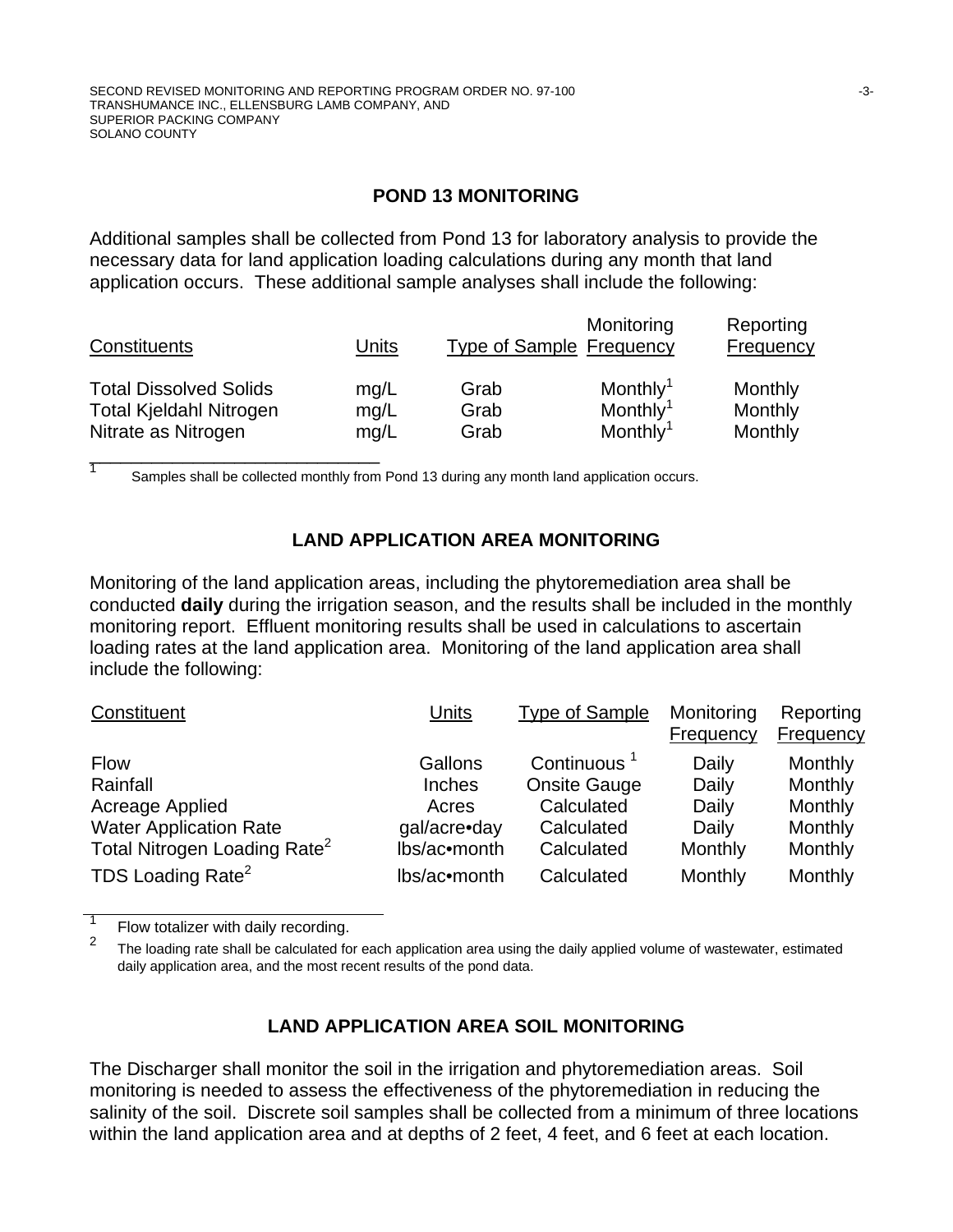The sampling locations shall remain constant each year. Samples shall be analyzed for the following compounds using a modified de-ionized waste extraction test with at least two-hour extraction:

| Constituents                        | Units    | Type of Sample  | Frequency <sup>1</sup> |
|-------------------------------------|----------|-----------------|------------------------|
| <b>Electrical Conductivity</b>      | µmbos/cm | <b>Discrete</b> | Annually               |
| <b>Total Fixed Dissolved Solids</b> | ma/L     | <b>Discrete</b> | Annually               |

<sup>1</sup> Samples shall be collected prior to the onset of the rainy season.

## **SUPPLY WELL MONITORING**

Monitoring data collected from the supply wells shall be used to assess the character of the source water. Water quality data collected in accordance with other monitoring programs may be substituted to characterize the source water. Samples from each well shall be collected at the closest sampling port to the wellhead for the following:

| Constituents                   | Units    | <b>Type</b><br>of Sample | Monitoring<br>Frequency | Reporting<br>Frequency |
|--------------------------------|----------|--------------------------|-------------------------|------------------------|
| pH                             | pH Units | Grab                     | Semi-Annually           | Semi-Annually          |
| <b>Electrical Conductivity</b> | umhos/cm | Grab/Meter               | Semi-Annually           | Semi-Annually          |
| <b>Total Dissolved Solids</b>  | mg/L     | Grab                     | Semi-Annually           | Semi-Annually          |
| <b>Total Kjeldahl Nitrogen</b> | mq/L     | Grab                     | Semi-Annually           | Semi-Annually          |
| Nitrate as Nitrogen            | mg/L     | Grab                     | Semi-Annually           | Semi-Annually          |
| Chloride                       | mg/L     | Grab                     | Semi-Annually           | Semi-Annually          |
| Sodium                         | mg/L     | Grab                     | Semi-Annually           | Semi-Annually          |

#### **GROUNDWATER MONITORING**

New and existing monitoring wells and temporary well points have been designated for corrective action groundwater monitoring. Groundwater samples shall be collected for analysis from each permanent monitoring well after the well has been adequately purged. Purging is typically defined as either three well volumes, until stabilization of temperature, pH and EC, or refilling of the well after dewatering. All wells (permanent and temporary) identified in this Order as part of the compliance well network shall be monitored for the following: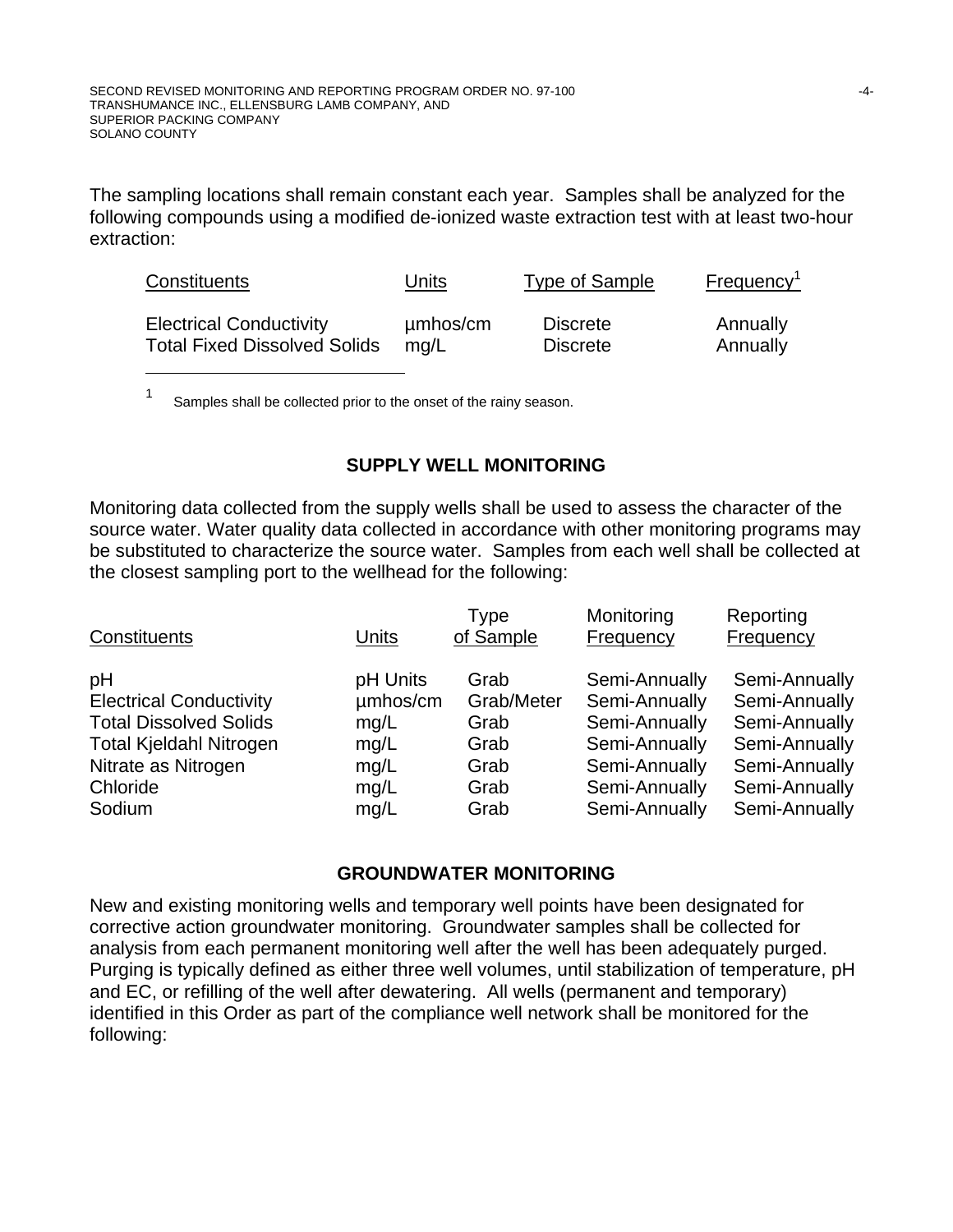| Depth to Groundwater<br>$0.01$ feet<br>Semi-Annually<br>Quarterly<br>Grab<br>Groundwater Elevation <sup>1</sup><br>Semi-Annually<br>Semi-Annually<br>$0.01$ feet<br>Calculated<br>Semi-Annually<br>Semi-Annually<br>pH Units<br>pH<br>Grab<br>umhos/cm<br>Semi-Annually<br>Grab/Meter<br>Semi-Annually<br><b>Electrical Conductivity</b><br><b>Total Dissolved Solids</b><br>Semi-Annually<br>Semi-Annually<br>mg/L<br>Grab<br>Semi-Annually<br><b>Total Kjeldahl Nitrogen</b><br>Semi-Annually<br>Grab<br>mg/L<br>Nitrate as Nitrogen<br>Semi-Annually<br>Semi-Annually<br>Grab<br>mg/L<br>Semi-Annually<br>Semi-Annually<br>Chloride<br>Grab<br>mg/L<br>Semi-Annually<br>Semi-Annually<br>Sodium<br>Grab<br>mg/L | Constituents | Units | Type of Sample Frequency | Monitoring | Reporting<br>Frequency |
|--------------------------------------------------------------------------------------------------------------------------------------------------------------------------------------------------------------------------------------------------------------------------------------------------------------------------------------------------------------------------------------------------------------------------------------------------------------------------------------------------------------------------------------------------------------------------------------------------------------------------------------------------------------------------------------------------------------------|--------------|-------|--------------------------|------------|------------------------|
|                                                                                                                                                                                                                                                                                                                                                                                                                                                                                                                                                                                                                                                                                                                    |              |       |                          |            |                        |

<sup>1</sup> Groundwater elevation shall be determined based on depth-to-water measurements using a surveyed measuring point elevation on the well and a surveyed reference elevation.

<sup>2</sup> New monitoring wells shall be monitored **quarterly** for at least eight quarters.

#### **REPORTING**

In reporting the monitoring data, the Discharger shall arrange the data in tabular form so that the date, the constituents, and the concentrations are readily discernible. The type of sample (composite or grab) must be identified. The results of any monitoring done more frequently than required at the locations specified in the Monitoring and Reporting Program shall be reported to the Board. All monitoring reports shall include chain-of-custody forms and analytical laboratory data sheets. Time, date, and location of sample collection shall be recorded and presented in the data summary for the monitoring period, consistent with the supporting analytical data sheet.

As required by the California Business and Professions Code Sections 6735, 7835, and 7835.1, all groundwater monitoring reports shall be prepared under the direct supervision of a California-registered professional and signed by the registered professional.

#### **A. Monthly Monitoring Reports**

Monthly Reports for pond monitoring and observation logs shall be submitted to the Central Valley Water Board by the **first day of the second month following the month of sampling** (i.e., the January monthly report is due by 1 March).Three monthly monitoring reports are to be submitted per calendar quarter. At a minimum, the reports shall include the following:

- 1. A scaled map showing relevant structures and features of the facility and the locations of all sampling stations.
- 2. Tabulated analytical results of pond freeboard, plant effluent, and wastewater pond monitoring.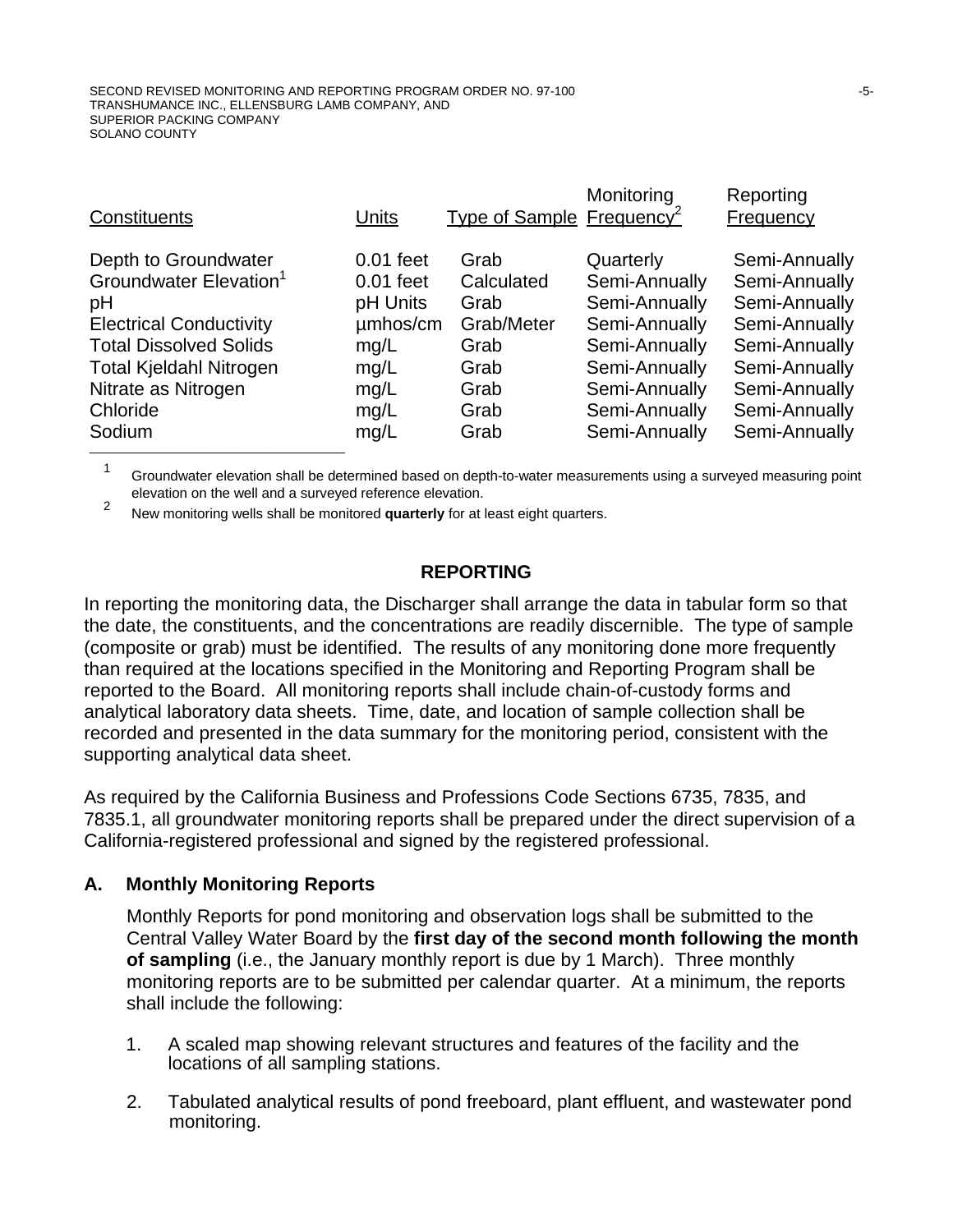- 3. Tabulated data and calculations for the required land application area monitoring.
- 4. Calibration log(s) verifying calibration of any field monitoring instruments (e.g., DO, pH, and EC meters) used to obtain data.
- 5. When requested by staff, copies of laboratory analytical report(s).
- 6. A comparison of the monitoring data to the discharge specifications and an explanation of any violation of these requirements. If applicable, include an update on the status of efforts to reduce wastewater salinity in the effluent and ponds to below limits in the waste discharge requirements.

## **B. Quarterly Monitoring Reports**

Quarterly Monitoring Reports shall be submitted to the Central Valley Water Board by **1 May**, **1 August**, **1 November**, and **1 February** of each year. The reports due on 1 May and 1 November shall report the effluent and wastewater pond monitoring that is required on a quarterly basis. The reports due on 1 August and 1 February shall report groundwater monitoring, quarterly effluent monitoring, quarterly pond monitoring, supply water monitoring, and irrigation area soil monitoring data. At a minimum, the reports due on 1 August and 1 February shall contain:

- 1. Results of groundwater monitoring.
- 2. A scaled map showing relevant structures and features of the facility and the locations of all sampling stations, including permanent groundwater monitoring wells and temporary well points.
- 3. Tabulated cumulative monitoring data for groundwater, supply water, and land application area soil monitoring data. Each table shall include a calculated value for total volatile dissolved solids where applicable.
- 4. Tabulated cumulative monitoring data for required land application area monitoring.
- 5. Calculation of groundwater elevations and determination of the groundwater flow direction and gradient on the date of measurement. A groundwater flow map shall be provided, which depicts the groundwater elevations in each monitoring well, and the direction and magnitude of flow.
- 6. A narrative description of all preparatory, monitoring, sampling, and analytical testing activities. The narrative shall be sufficiently detailed to verify compliance with the WDRs, this MRP, and the Standard Provisions and Reporting Requirements. The narrative shall be supported by field logs for each well documenting depth to groundwater; parameters measured before, during, and after purging; method of purging; calculation of the casing volume; and total volume of water purged.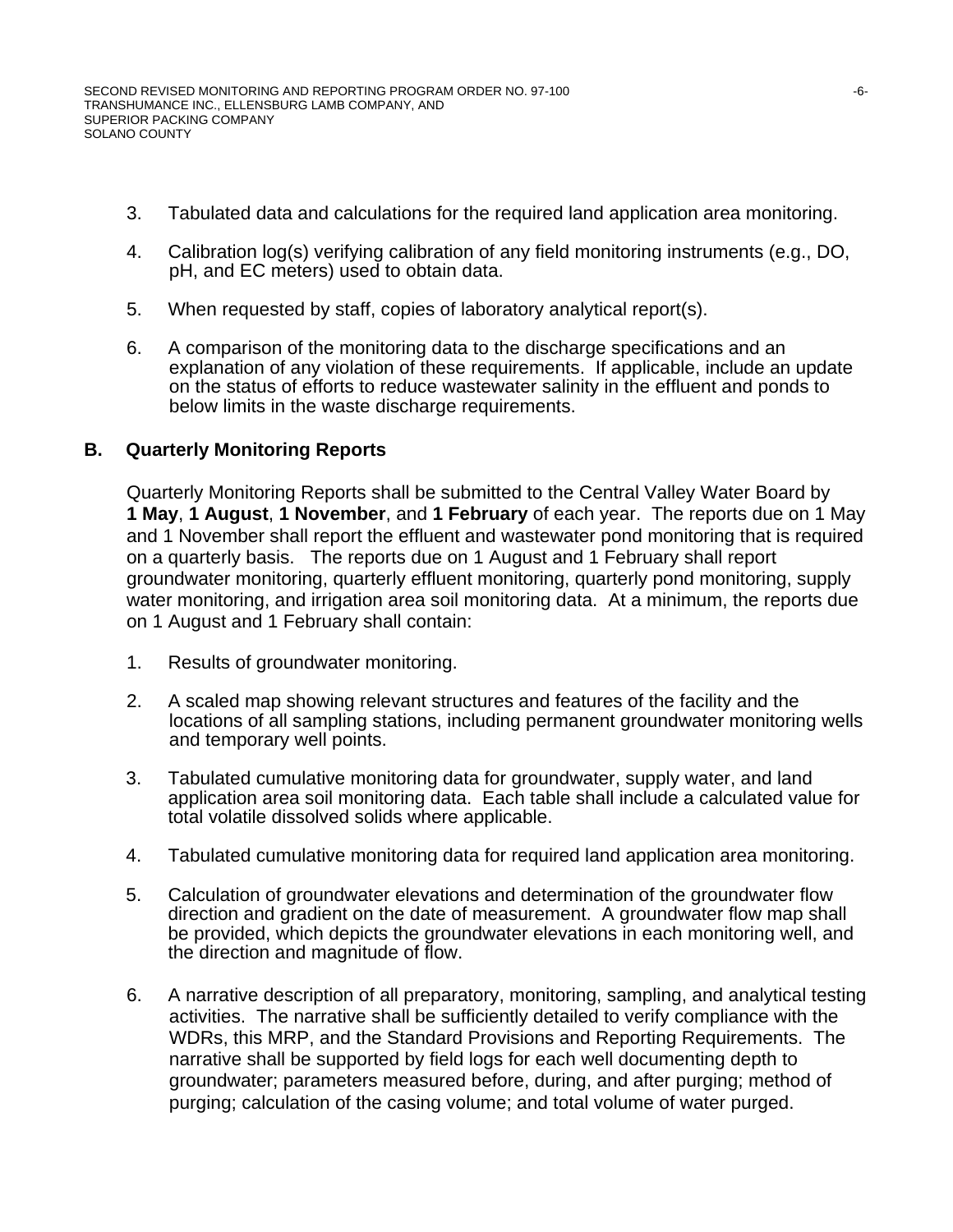7. Copies of laboratory analytical report(s). This submittal may be made on electronic media, appropriately labeled to indicate the associated monitoring report. If this option is selected, include a copy of the complete report (in portable document format (pdf) or equivalent) in the submittal.

## **C. Annual Monitoring Report**

An Annual Monitoring Report shall be submitted to the Central Valley Water Board by **1 February** of each year for activities conducted during the previous year. The Annual Monitoring Report shall be separate from the  $4<sup>th</sup>$  quarter quarterly report also due on 1 February. At a minimum, the Annual Monitoring Report shall contain:

- 1. A written summary of all significant actions taken during the year.
- 2. A tabular summary of all data reported in the Monthly Monitoring Reports.
- 3. Tabular summaries of all monitoring data obtained during the previous year. Data showing trends, such as groundwater elevation or quality, shall be presented in graphs.
- 4. Updates on tree planting, cultivation, and pruning activities, general observations of tree growth and grove conditions, and estimates of the volume of wastewater used for tree irrigation.
- 5. A discussion of the progress of corrective action for groundwater, and if applicable, any planned or proposed actions needed to bring the discharge into full compliance with the waste discharge requirements.
- 6. Presentation of the lateral and vertical distribution of the salt and nitrate plumes on maps. Water quality data from each of the monitored zones from either permanent or temporary well points, as appropriate, shall be contoured. Separate maps shall be presented for salt and nitrate and for the A and B Zones.
- 7. Graphs of concentration vs. time for the cumulative monitoring data for each well for electrical conductivity, chloride, sodium, and nitrate as nitrogen.
- 8. A narrative discussion of the analytical results for all media and assessment of the progress of soil and groundwater cleanup. Any changes in groundwater flow and magnitude, and changes in pollutant concentrations from previous monitoring events shall be identified.
- 9. A narrative discussion of the data for the land application area monitoring including nitrogen application rates, water application rate, and rainfall data including an assessment of whether all nitrogen and water applied was used by the trees.